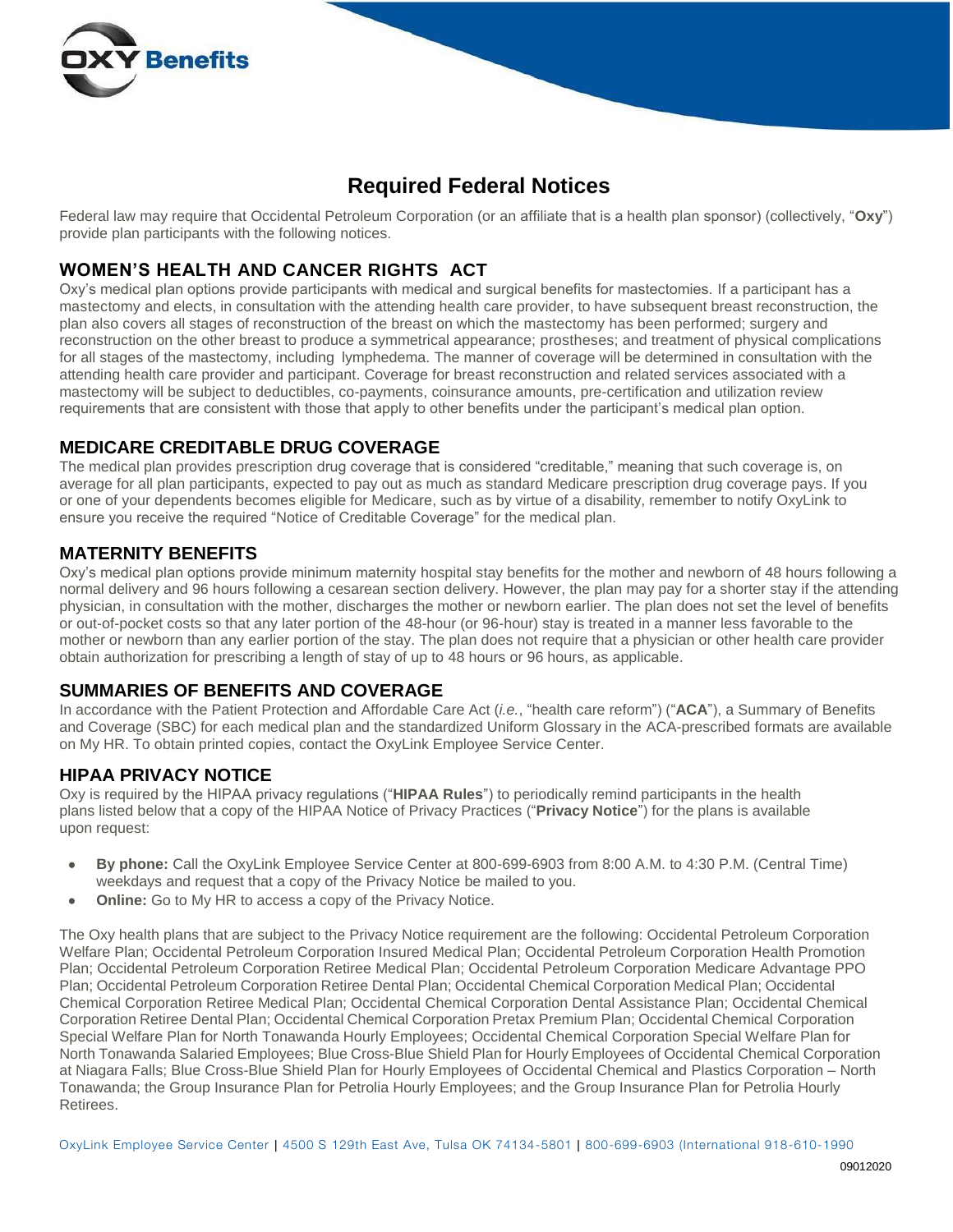

#### **SPECIAL ENROLLMENT RIGHTS**

If you have health coverage under Medicaid, or your dependent has health coverage under the Children's Health Insurance Program ("**CHIP**"), and that coverage is terminated because you are, or your dependent is, no longer eligible for such coverage, you or your dependent will be permitted request enrollment in coverage under Oxy's health plan within the 60-day timeframe following the termination of such coverage, rather than the 31-day timeframe normally required upon a loss of other health coverage, provided that you and your dependent are otherwise eligible to participate in the Oxy health plan. In addition, your state may have a premium assistance program that can help pay for your Oxy health plan coverage, using funds from their Medicaid or CHIP programs.

If you become or your dependent becomes eligible for premium assistance under Medicaid or CHIP, you or your dependent will be permitted to request enrollment in coverage under Oxy's health plan within the 60-day timeframe following the determination of your eligibility for such premium assistance.

For more information about the availability of Medicaid or CHIP coverage or available premium assistance programs, refer to the enclosure entitled "Important Notice to Health Plan participants."

#### **GRANDFATHERED PLAN STATUS**

Oxy believes this medical plan is a "grandfathered health plan" under the Patient Protection and Affordable Care Act (*i.e.*, ACA). As permitted by ACA, a grandfathered health plan can generally preserve certain basic health coverage that was already in effect when ACA was enacted. Being a grandfathered health plan means that your medical plan may not include certain consumer protections of ACA that apply to other plans, for example, the requirement for the provision of preventive health care services in-network without any cost sharing. However, grandfathered health plans must comply with certain other consumer protections in ACA, for example, the elimination of lifetime limits on benefits. Questions regarding which protections apply and which protections do not apply to a grandfathered health plan and what might cause a plan to change its grandfathered health plan status, can be directed to the plan administrator at 5 Greenway Plaza, Suite 110, Houston, TX 77046. You may also contact the Employee Benefits Security Administration, U.S. Department of Labor, at 866-4443272 or [www.dol.gov/ebsa/healthreform.](http://www.dol.gov/ebsa/healthreform) This website has a table summarizing which protections do and do not apply to grandfathered health plans.

ATENCIÓN: si habla español, tiene a su disposición servicios gratuitos de asistencia lingüística. Llame al Anthem BlueCross BlueShield (855) 547-8390; Aetna (800) 334-0299 / (800) 628-3323 TDD; Express Scripts (800) 551-7680 / (800) 759-1089 TDD.

注意:如果您使用繁體中文,您可以免費獲得語言援助服務。請致電Anthem BlueCross BlueShield (855) 547-8390; Aetna (800) 334-0299 / (800) 628-3323 TDD; Express Scripts (800) 551-7680 / (800) 759-1089 TDD.

CHÚ Ý: Nếu bạn nói Tiếng Việt, có các dịch vụ hỗ trợ ngôn ngữ miễn phí dành cho bạn. Gọi số Anthem BlueCross BlueShield

(855) 547-8390; Aetna (800) 334-0299 / (800) 628-3323 TDD; Express Scripts (800) 551-7680 / (800) 759-1089 TDD.

주의: 한국어를 사용하시는 경우, 언어 지원 서비스를 무료로 이용하실 수 있습니다. Anthem BlueCross BlueShield (855)

547-8390; Aetna (800) 334-0299 / (800) 628-3323 TDD; Express Scripts (800) 551-7680 / (800) 759-1089 TDD 번으로 전화해

주십시오.

PAUNAWA: Kung nagsasalita ka ng Tagalog, maaari kang gumamit ng mga serbisyo ng tulong sa wika nang walang bayad.

Tumawag sa Anthem BlueCross BlueShield (855) 547-8390; Aetna (800) 334-0299 / (800) 628-3323 TDD; Express Scripts (800)

551-7680 / (800) 759-1089 TDD.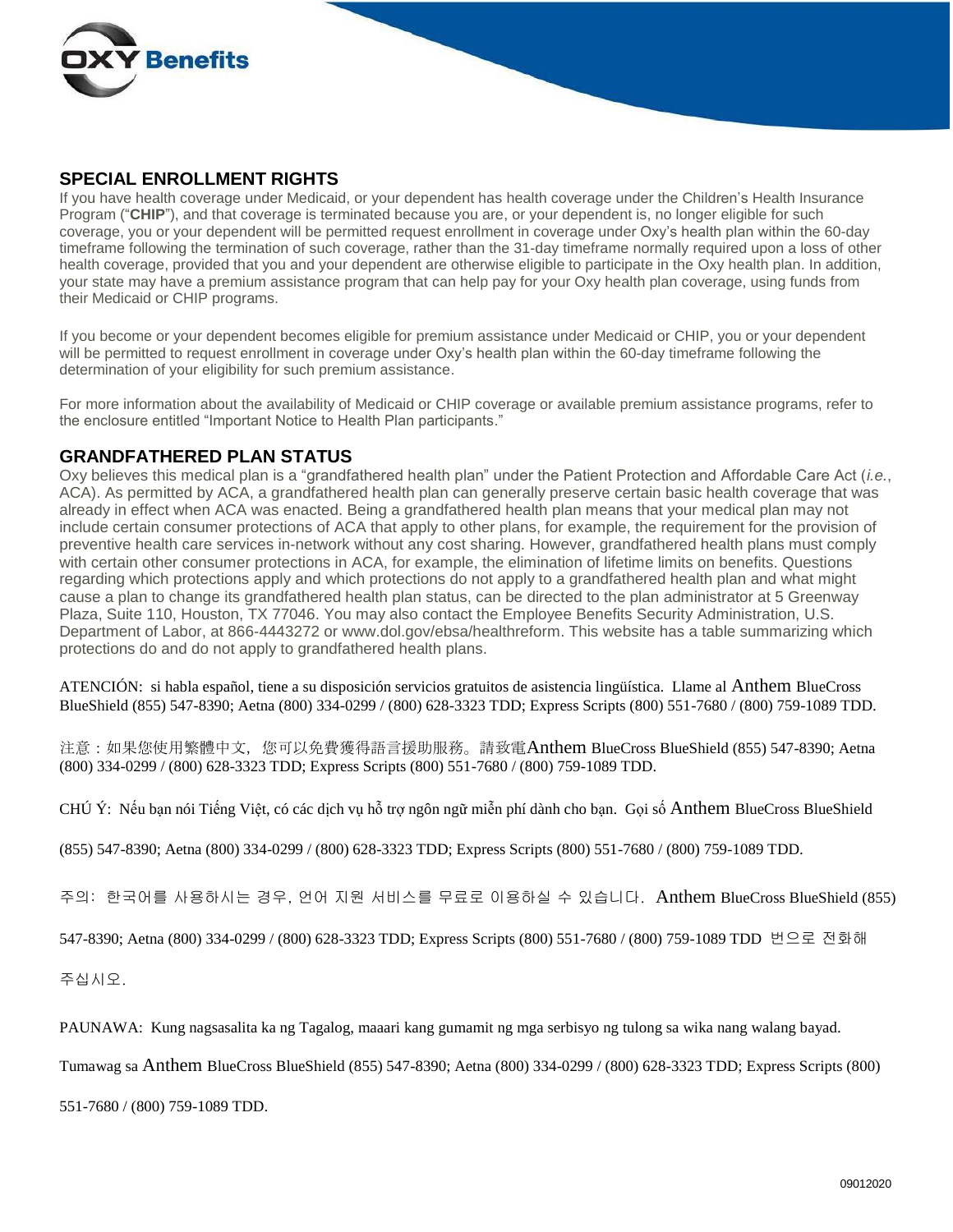

### **NONDISCRIMINATION NOTICE - It's important we treat you fairly (Continued)**

 Anthem 800-334-0299-1 Aetnaملحوظة: إذا كنت تتحدث اذكر اللغة، فإن خدمات المساعدة اللغوية تتوافر لك بالمجان. اتصل برقم 800-551-7680-1 Express Scripts 855-547-8390-1

ATTENTION : Si vous parlez français, des services d'aide linguistique vous sont proposés gratuitement. Appelez le Anthem BlueCross BlueShield (855) 547-8390; Aetna (800) 334-0299 / (800) 628-3323 TDD; Express Scripts (800) 551-7680 / (800) 759- 1089 TDD.

ВНИМАНИЕ: Если вы говорите на русском языке, то вам доступны бесплатные услуги перевода. Звоните Anthem BlueCross BlueShield (855) 547-8390; Aetna (800) 334-0299 / (800) 628-3323 TDD; Express Scripts (800) 551-7680 / (800) 759- 1089 TDD.

ACHTUNG: Wenn Sie Deutsch sprechen, stehen Ihnen kostenlos sprachliche Hilfsdienstleistungen zur Verfügung. Rufnummer: Anthem BlueCross BlueShield (855) 547-8390; Aetna (800) 334-0299 / (800) 628-3323 TDD; Express Scripts (800) 551-7680 / (800) 759-1089 TDD.

注意事項:日本語を話される場合、無料の言語支援をご利用いただけます。Anthem BlueCross BlueShield (855) 547-8390; Aetna (800) 334-0299 / (800) 628-3323 TDD; Express Scripts (800) 551-7680 / (800) 759-1089 TDD まで、お 電話にてご連絡ください。

**સચુ ના: જો તમેગજુ રાતી બોલતા હો, તો નન:શલ્ુક ભાષા સહાય સેવાઓ તમારા માટેઉપલબ્ધ છે. ફોન કરો** Anthem BlueCross BlueShield (855) 547-8390; Aetna (800) 334-0299 / (800) 628-3323 TDD; Express Scripts (800) 551-7680 / (800) 759-1089 TDD.

ध्यान दें: यदि आप हिंदी बोलते हैं तो आपके लिए मुफ्त में भाषा सहायता सेवाएं उपलब्ध हैं। Anthem BlueCross BlueShield (855) 547-8390;

Aetna (800) 334-0299 / (800) 628-3323 TDD; Express Scripts (800) 551-7680 / (800) 759-1089 TDD पर कॉल करें।

ATTENZIONE: In caso la lingua parlata sia l'italiano, sono disponibili servizi di assistenza linguistica gratuiti. Chiamare il numero Anthem BlueCross BlueShield (855) 547-8390; Aetna (800) 334-0299 / (800) 628-3323 TDD; Express Scripts (800) 551-7680 /